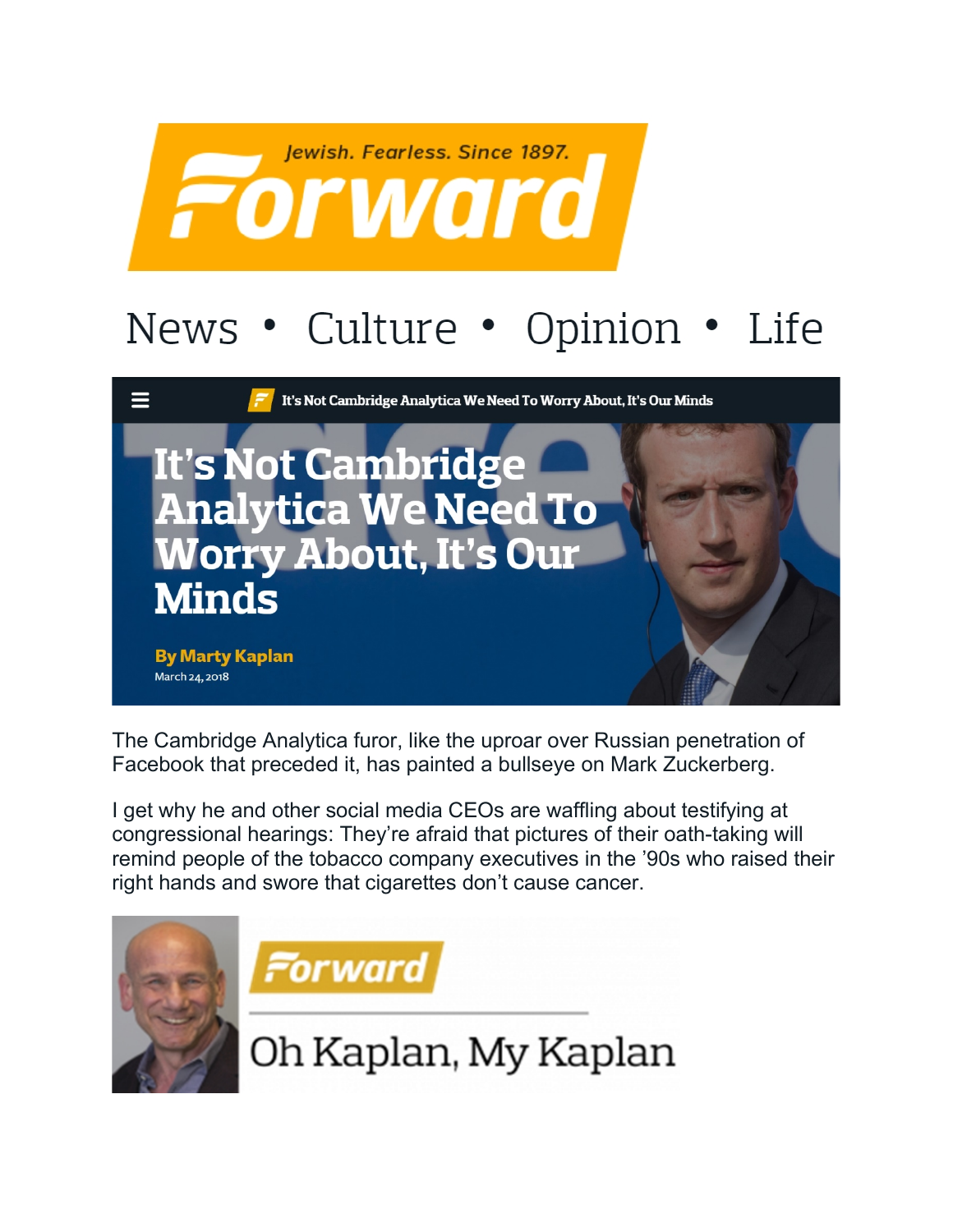It's not a huge leap from nicotine addiction to the dopamine habit of the 2 billion of us hooked on "likes" by Facebook, Twitter and You Tube. Joe Camel's customers pay cash; Facebook users pay attention, which Zuckerberg sells to advertisers, who crunch the personal data Facebook purloins from us to determine whose minds will be most susceptible to their messages.

The premise of advertising, whether it's selling soap or Senator Soap, is the vulnerability of audiences to influences. Media moves us. And today, thanks to our "social graphs" — the profiles that Facebook, Amazon, Google et al assemble from our histories of browsing, searching, buying, friending, tweeting, liking, linking — audiences can be segmented into tribes and subtribes whose characteristics maximize their malleability to particular messages.

In other words, we're sheep. The business model of Silicon Valley is herding us. So is the business model of broadcast and cable news, where — even without sophisticated psychographic segmentation — it's gospel that people's attitudes and behavior can be manipulated and changed.

Russian trolls bet their bots on the belief that hateful memes spread on Facebook by fictitious friends could widen the cracks in American society into crevasses, and they turned out to be right. Fox News bet on conspiracymongers and anchor-bullies to pull viewers in, and they were right, too. Sinclair Broadcasting's local TV stations, now on the verge of reaching 70% of American households, is also aiming at cultivating an audience avid for Trump propaganda. They wouldn't try to sell it if they didn't think their right-wing content could grow an audience to buy it. They just have deep enough pockets that they can play the long game.

The protagonist of The Trump Show may only have only one setting — lying bully — but it turned an Obama landslide into a Trump victory. It remains a crowd-pleaser; a new [Quinnipiac poll](https://poll.qu.edu/images/polling/us/us03212018_uhlp41.pdf/) has him winning the approval of 84% of Republican voters and 40% overall. Even congratulating Putin for winning his rigged election and giving him a pass on poisoning British citizens cravenness that revealed our bully as President Pussy — has yet to cause one Republican in Congress to call Trump, as Crooked Hillary did, [Putin's](https://www.youtube.com/watch?v=66xBDiGrvi8)  [puppet.](https://www.youtube.com/watch?v=66xBDiGrvi8)

Ross Douthat [notes](https://www.nytimes.com/2018/03/21/opinion/trump-facebook-cambridge-analytica-media.html) that whatever advantage Trump cadged from Facebook and Cambridge Analytica, it's the exposure he gamed out of old-fashioned TV, right before our eyes, that got him elected. That undersells the part Twitter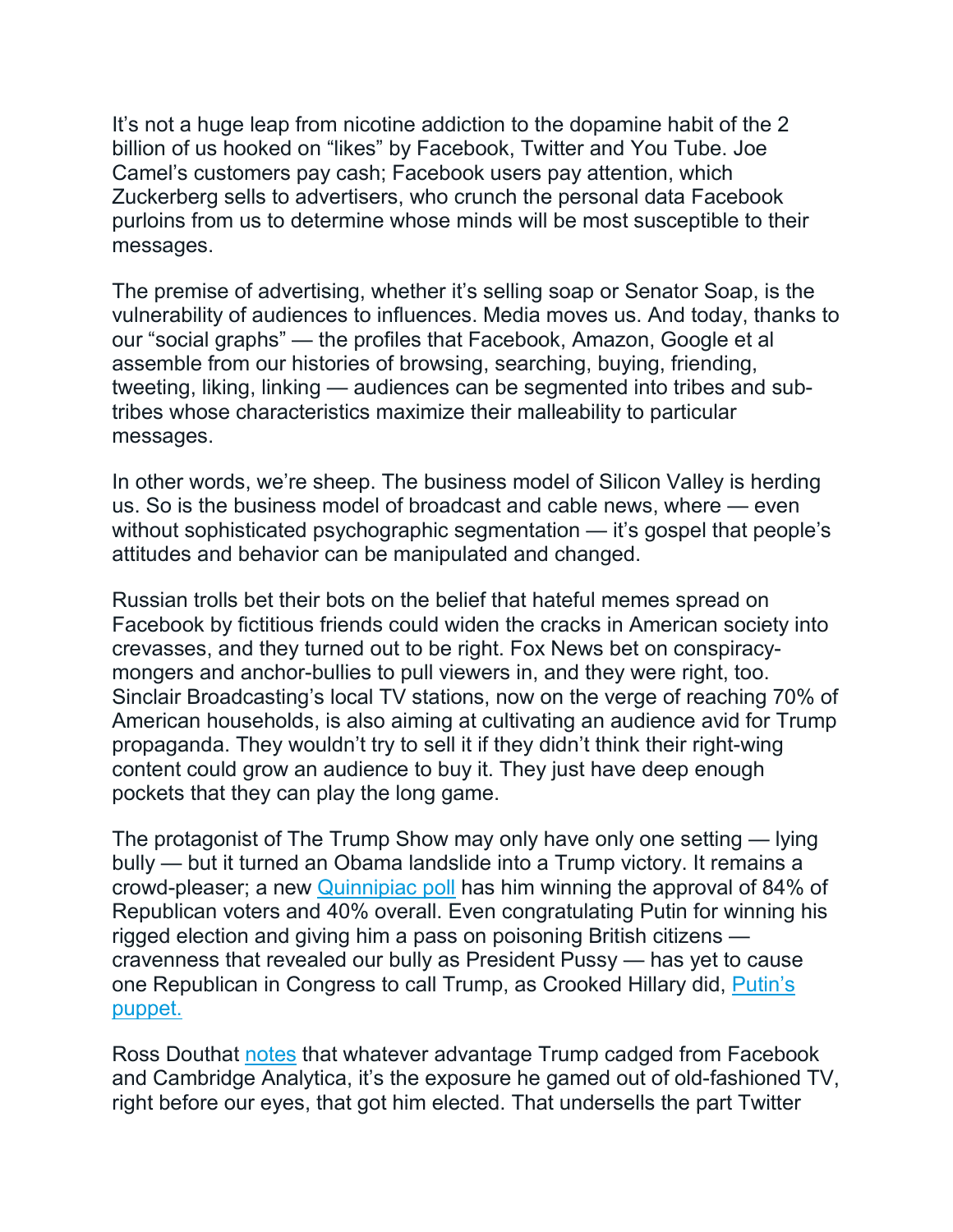has played in his rise and reign, I think, but the point's a good one. Trump is entertaining; entertainment captures attention; attention is the currency of TV news; ergo, Trump must get (apparently limitless) attention from TV.

But whether a message is delivered by old or by new media, it's not the quantity of voters' exposure to it that matters; what counts is the *impact* of that exposure on those voters. Repetition does pack a punch; it's no accident that Trump repeats NO COLLUSION as often as MAKE AMERICA GREAT AGAIN. But exposure isn't impact.

What determines whether a message hits its mark? The place to look isn't, as Douthat says, right before our eyes. It's the place where those eyes reside: in the bodies of homo sapiens, whose brains and limbic systems and microbiomes run our reason and our feelings about right and wrong, true and false, us and other, hope and hate.

When media messages barrage citizens, we urge them to rely on critical thinking. We count on enterprises like education, science and journalism enemies of the people, per the current administration — to help us find information we want and to evaluate information that wants us. We tell people to consider the source; to scan for biases in what we consume, and in ourselves; to break out of our filter bubbles; to construct truth from a variety of perspectives.

But when we read Plato, we discover that our appetites can do an end run around our judgment, even when we're sensitive to being manipulated. When we read [Daniel Kahneman,](https://www.amazon.com/Thinking-Fast-Slow-Daniel-Kahneman/dp/0374533555?tag=thefor03-20) we learn how our psychology can run circles around our intelligence, even when our guard is up. Study after study says that when facts are in dispute, tribal affiliations matter more than evidence; stories matter more than data; who we are – our identities and affiliations – matters more than what someone says is true.

Today, new technology is making it even harder to protect ourselves from fake news (meaning fabrications, not news that gets that sobriquet because it pisses Trump off). The software to make convincing digital counterfeits of any picture or [video](https://www.nytimes.com/2018/03/04/technology/fake-videos-deepfakes.html) or [voice](http://www.bbc.com/news/uk-scotland-edinburgh-east-fife-43429554) you can imagine, to simulate any media brand's text or website or app, is upon us. The tools to detect and delete forgeries are being outpaced by the dark arts of deep fakery. The viral disinformation propagated by Cambridge Analytica and the Russians is about to seem like a head cold in comparison with the epistemological Ebola on its way.